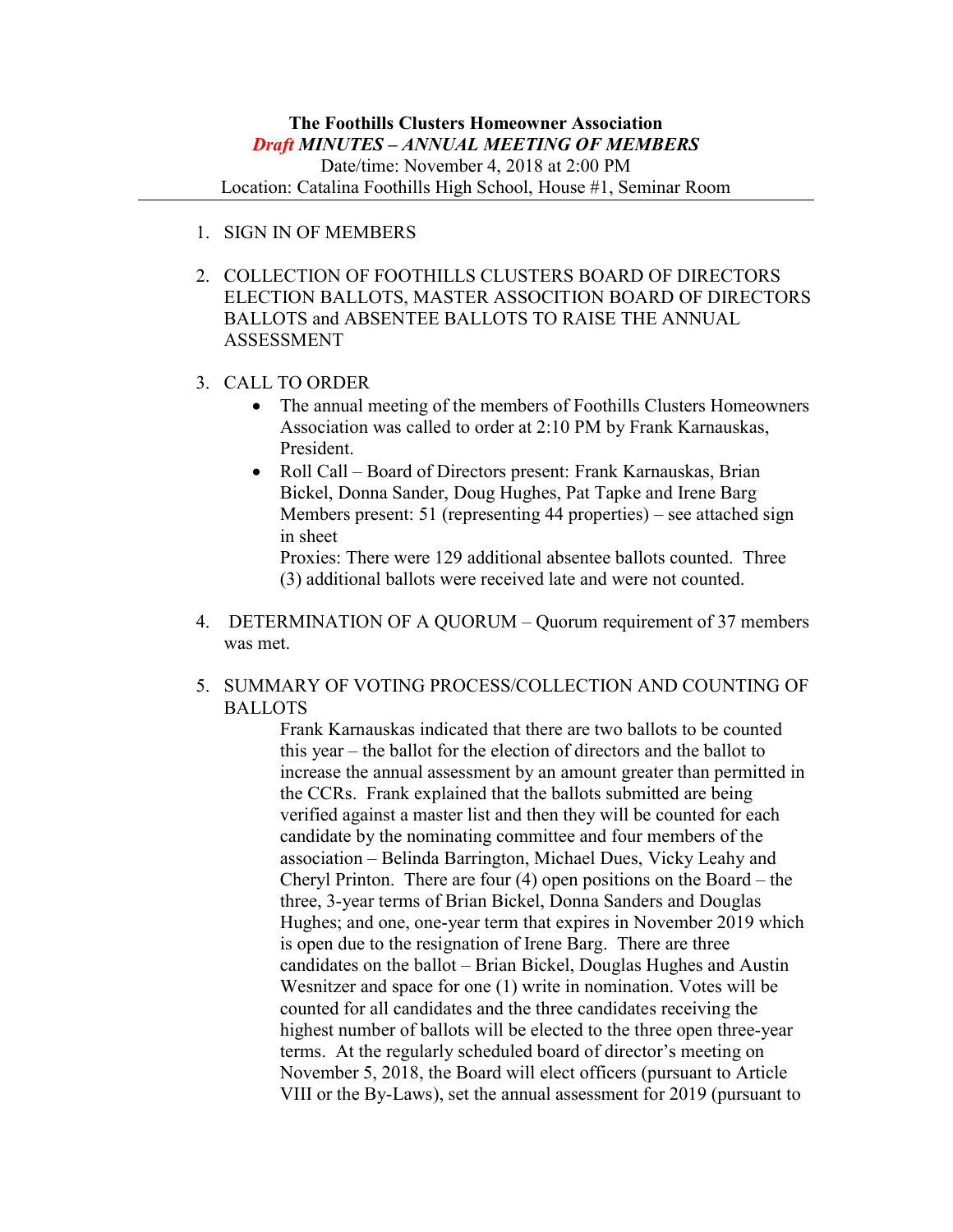Article IV of the CC&Rs) and fill any vacancies on the Board (pursuant to Article IV and VIII of the By-Laws).

- 6. APPROVAL OF PREVIOUS YEAR'S MINUTES Motion was made, seconded and passed to approve the previous year's minutes.
- 7. OTHER BUSINESS
- A. President's Report Frank Karnauskas welcomed members in attendance and invited members to attend board of director's meetings which are held on the first Monday of each month. The location for the next 7 board of directors meeting will be Catalina Foothills High School, House #1, Seminar Room. Frank indicated he is honored to serve as President.
- B. Treasurer's Report
	- 1. The Balance Sheet as of October 31, 2018 is attached.
	- 2. Brian indicated expenses for the year were approximately \$53,000
	- 3. Members indicated they would appreciate receiving a copy of the annual financial statements.
- C. Committee Reports
	- a. Architectural Control and CC&R Committees Members were reminded that they need to file an Architectural Change request to the committee for any changes to the outside of their property and that neighbors need to be notified of any changes. There are four (4) members serving on the Architectural Control Committee. Frank indicated there were minimal CC&R issues this year and explained the process.
	- b. Landscape and Roads Committee (See Report Attached)
	- c. Finance Committee -- Brian Bickel reviewed the Reserve Study prepared for the Board by Association Reserves in June 2018 and the consequent ballot initiative proposed by the Board. The association owns 50,000 sq. yards of private roads and we currently have about \$600,000 saved toward the cost. The proposed ballot initiative would run for five (5) years and is estimated to cover the cost to repair the roads in 5 years.
	- d. Business Process Committee No Report. Discussed with Finance Committee Report.
	- e. Communications Committee No Report
	- f. Welcoming Committee (See Report attached)
- 8. The next Board of Director's meeting will be held on Monday, November 5, 2018 at 6:30 pm at Catalina Foothills High School, House #1, Seminar Room.